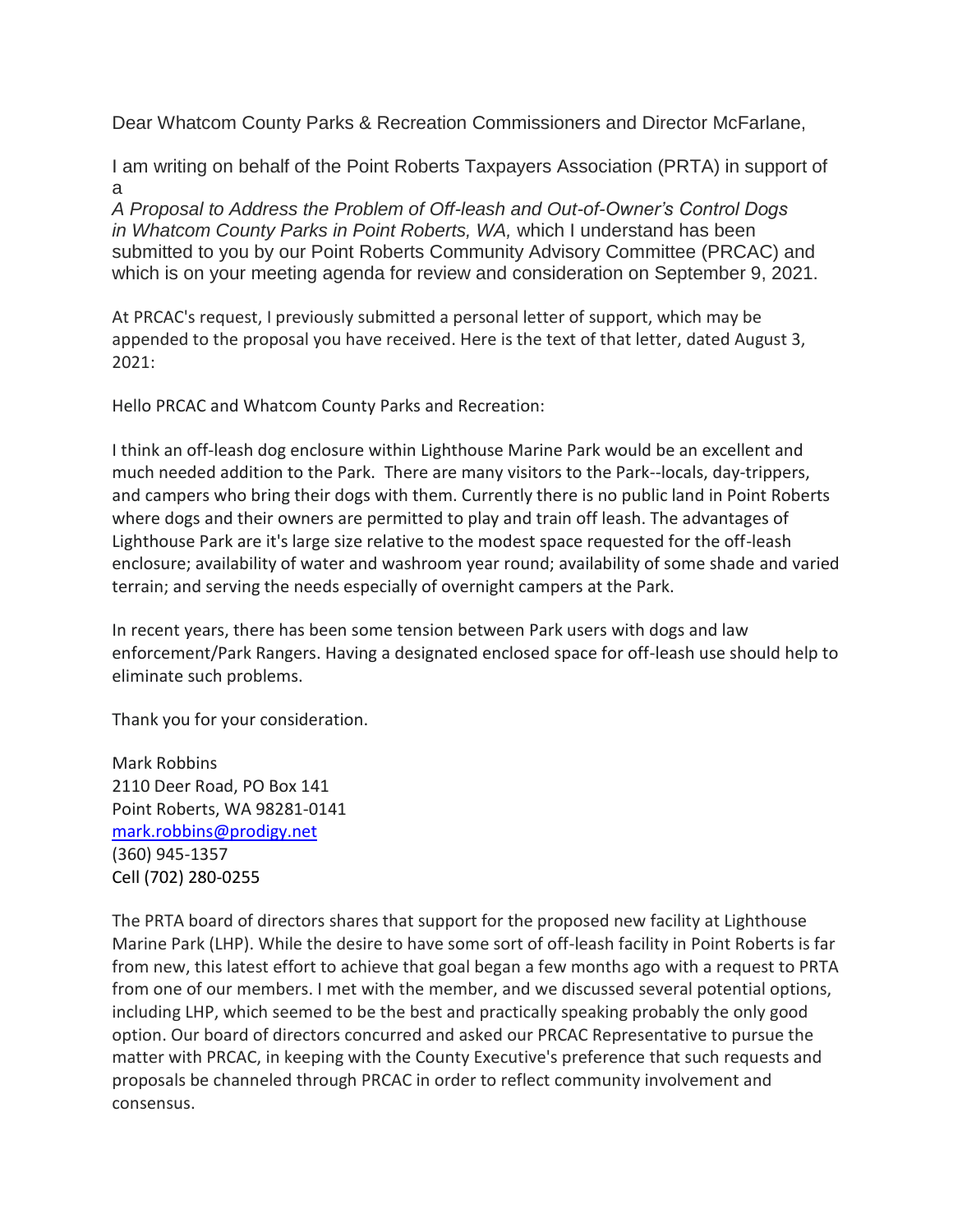In addition to the points offered in my August 3 letter above, I would take this opportunity to suggest that the proposed off-leash enclosure at LHP is supported by the County's Comprehensive Plan (in accordance with the Growth Management Act):

## *GMA Planning Goals*

**Open Space and Recreation:** The proposed enclosure does not reduce open space within LHP and adds an additional recreational opportunity for visitors to the Park.

**Environment:** Channeling off-leash dogs to an enclosed space will contribute to proper disposal of dog feces in LHP. On-leash dog waste is mostly picked up by conscientious dog owners; but when they allow their dogs to run off-leash, they may be unable to find and remove the feces even if they so wish.

## *Whatcom County-Wide Planning Policies (Comprehensive Plan):*

**H.1:** For both residents and visitors, Point Roberts represents a semi-rural, relaxed, and uncrowded oasis, sometime reminiscent of a bygone age. Dogs are an important aspect of family and recreational life for many residents and visitors. While allowing dogs to run loose is no longer considered permissible, accommodating pets in a safe and acceptable manner contributes to both the owners' and animals' quality of life and recreational enjoyment in Point Roberts, without encroaching on the safety, rights, or enjoyment of others.

**H.2:** Just as accommodating needs of children with play areas and cyclists with bike paths, accommodating dog owners with off-leash areas is consistent with meeting the mandate of public parks.

**Policy 4F-4:** High priority is given to improvements to existing county recreational sites and facilities and using them to their full potential.

**Goal 7E/Policy 7E-1:** Many campers and day trippers to LHP come from Canada. Accommodating those who wish to travel with dogs contributes to the goal of enhanced economic trade and tourism from Canada. They are more likely to return and stay longer.

**Policy 9A-7:** Parks should be designed to accommodate a range of age groups, accessibilities, and interests. One of those interests is to play, exercise, and train accompanying dogs while at LHP.

Thank you for your consideration.

With best regards,

Mark Robbins, President Point Roberts Taxpayers Association PO Box 158